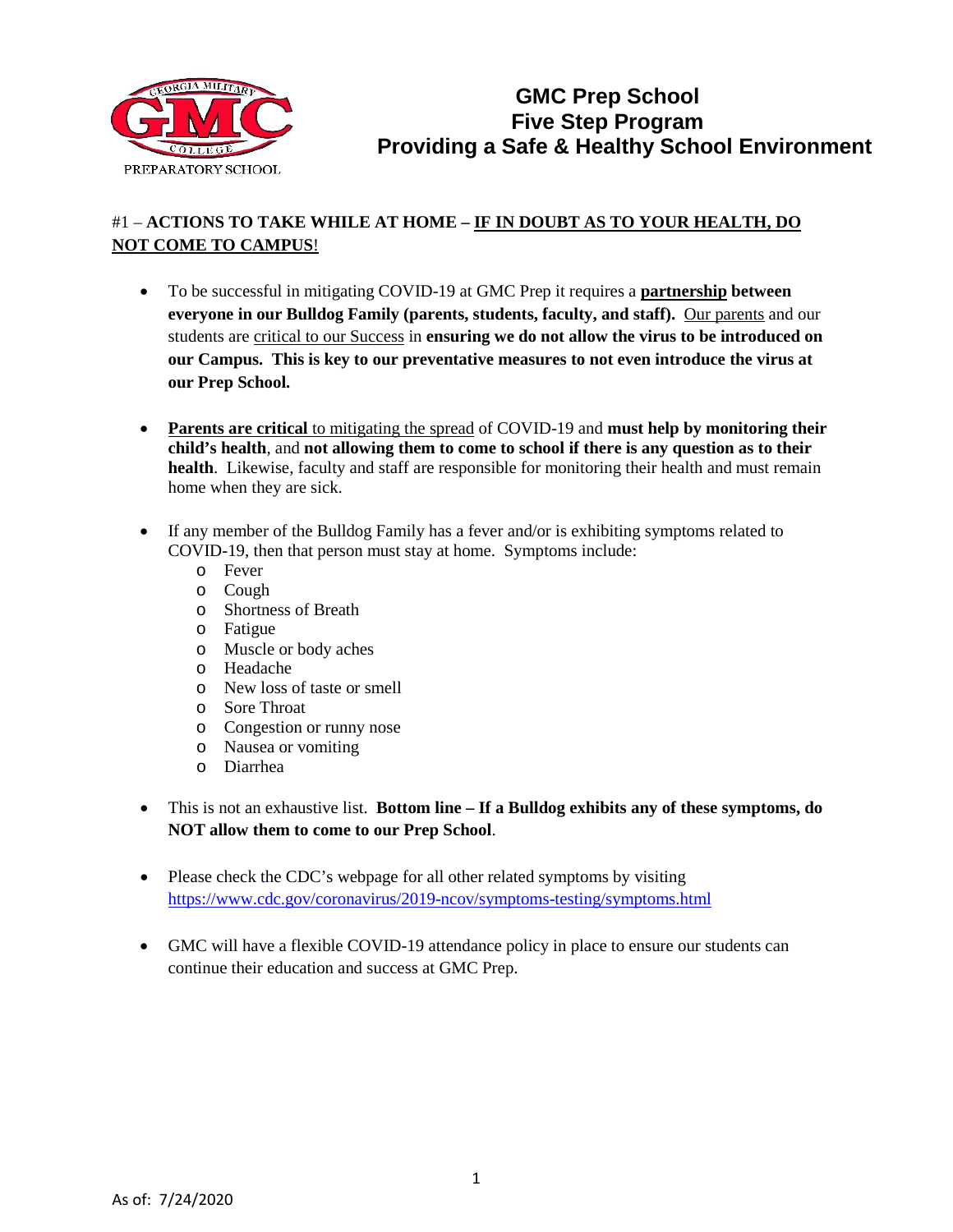## #2 – **BEFORE ENTERING ANY FACILITY YOU MUST HAVE YOUR TEMPERATURE CHECKED.**

- Upon entering any facility, EVERY Bulldog must have their temperature checked using an industrial temperature reading system or hand held device.
- Any student who registers a temperature of 100 degrees or more will be denied admission to the facility and will be sent home.
- Any faculty or staff member who registers a temperature of 100.4 or more will not be permitted to remain on campus.
- Each Bulldog must have their mask on them to gain entry to our campus.
- Anyone who remains at home out of caution or is sent home will be considered present under GMC Prep's flexible COVID-19 attendance policy.
- This temperature check is a key component of our comprehensive preventative program to not even introduce the virus at our Prep School.

#### #3 – **AIR FILTRATION AND SURFACE SANITATION**.

- All Prep Classrooms and Student Areas are now equipped with ionizer systems which will continually clean indoor air and have demonstrated in a study to reduce COVID-19 by 99.4% within 30 minutes
- The ionizer systems, and the increased efficiency of different filters now being installed, are a key component of the GMC comprehensive preventative program to ensure that if the virus is introduced on campus it is immediately eradicated.
- GMC works within the CDC guidelines on enhanced cleaning and use of approved chemicals to fight the spread of COVID-19.
- High traffic areas and 'touch points' are continually sanitized with daily cleaning.
- Classrooms and Student areas are disinfected daily, and more often if needed.
- A more in depth cleaning method known as 'fogging' will be used when appropriate.
- All Classrooms and Student areas are equipped with hand sanitizer that can be used upon entry.
- All sinks in restrooms, locker rooms, classrooms, and labs are equipped with soap dispensers for required hand washing and are refilled daily.